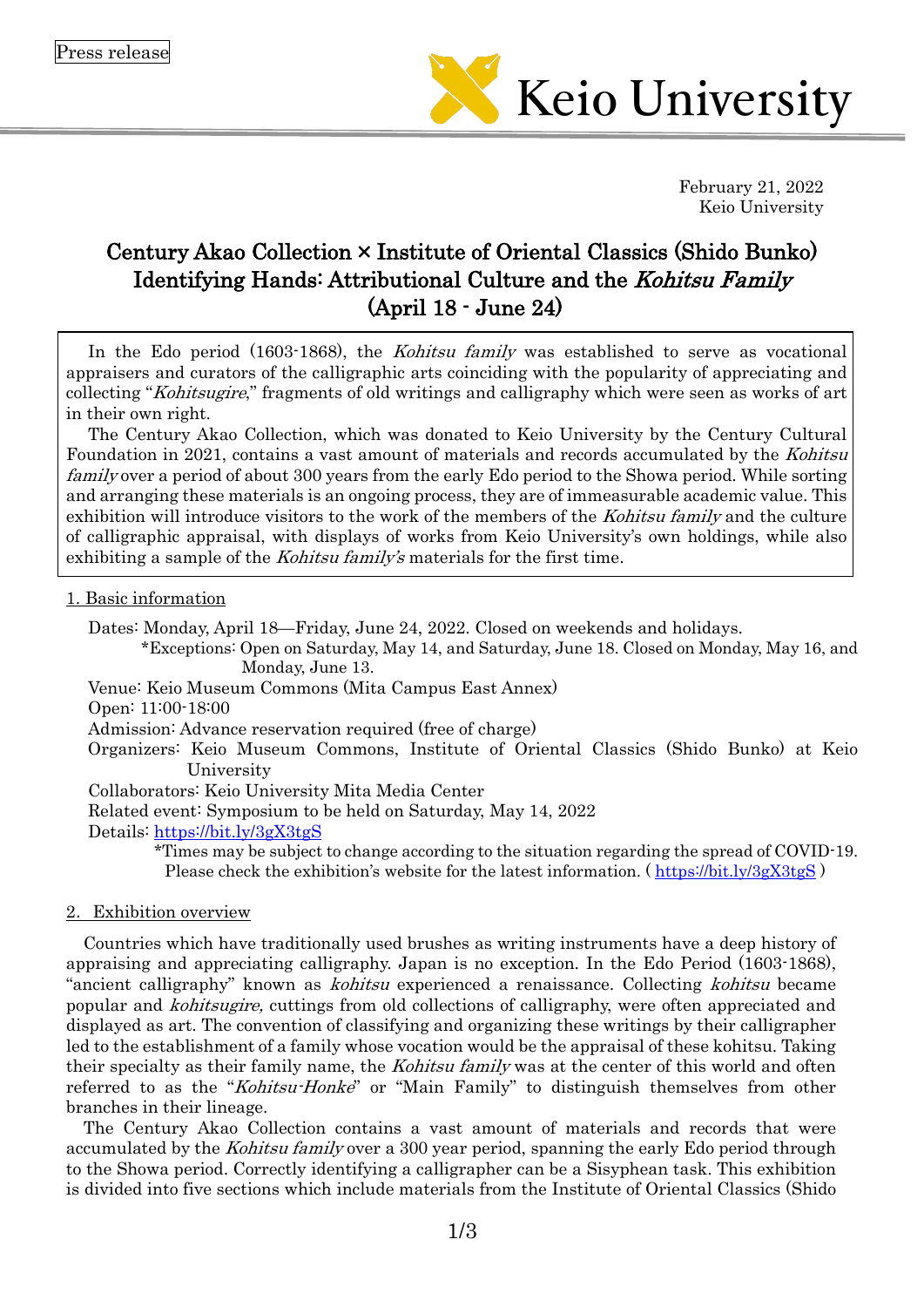Bunko) and Keio University Library, in order to introduce and understand how the successive generations of the main Kohitsu family worked and struggled in this task.

The organizers are also planning on holding workshops so that participants can get a closer look at how kohitsugire are made.

## 3. Main Exhibits

Section 1 Appreciating calligraphy

- 1. Folding Screen of Poem Strips, Kamakura−Edo period (13th−17th century)
- 2. Attributed to Kodai no Kimi (Ko-ōgimi), Part of Chapter 8 of the *Reika-shū* (Kōshi Fragment), Heian Period (11th century)

Section 2 Work called calligraphy appraisal

- 3.Collections of Famous Calligraphy Fragments, 8 manuscripts, Late Edo period (19th century)
- 4.Collections of Famous Early Calligraphy, 7 woodblock-printed books and 1 manuscript, Edo period− Shōwa era (19th−20th century)

Section 3 The individuals of the *Kohitsu Family*

- 5.Calligraphy by KOHITSU Ryōshin, Illustrations by Yukihiko Yasuda, Portrait of the Calligrapher KOHITSU Ryōsa, Taishō era (early 20th century)
- 6.Illustrations and Calligraphy by KOHITSU Ryōi, Self-portrait, mid-Edo period (18th century)

Section 4 The various books of calligraphy appraisal

7.The Catalogue of Exemplary Calligraphy *Moshiogusa* (Brinish Seaweed), Album, Late Edo period (19th century)

Section 5 Creating segments from old books

8.Attributed to Shimizutani Saneaki, Part of the *Later Collection of Gleanings* (Jimyōin Fragment), Nanbokuchō period (14th century)

\*Collections: item 1. is from the Mita Media Center (Keio University Library) collection while items 2.-8. belong to Keio University (Century Akao Collection)



1. Folding Screen of Poem Strips



2. Attributed to Kodai no Kimi (Ko-ōgimi), Part of Chapter 8 of the Reika-shū (Kōshi Fragment) 3. Collections of Famous Calligraphy Fragments